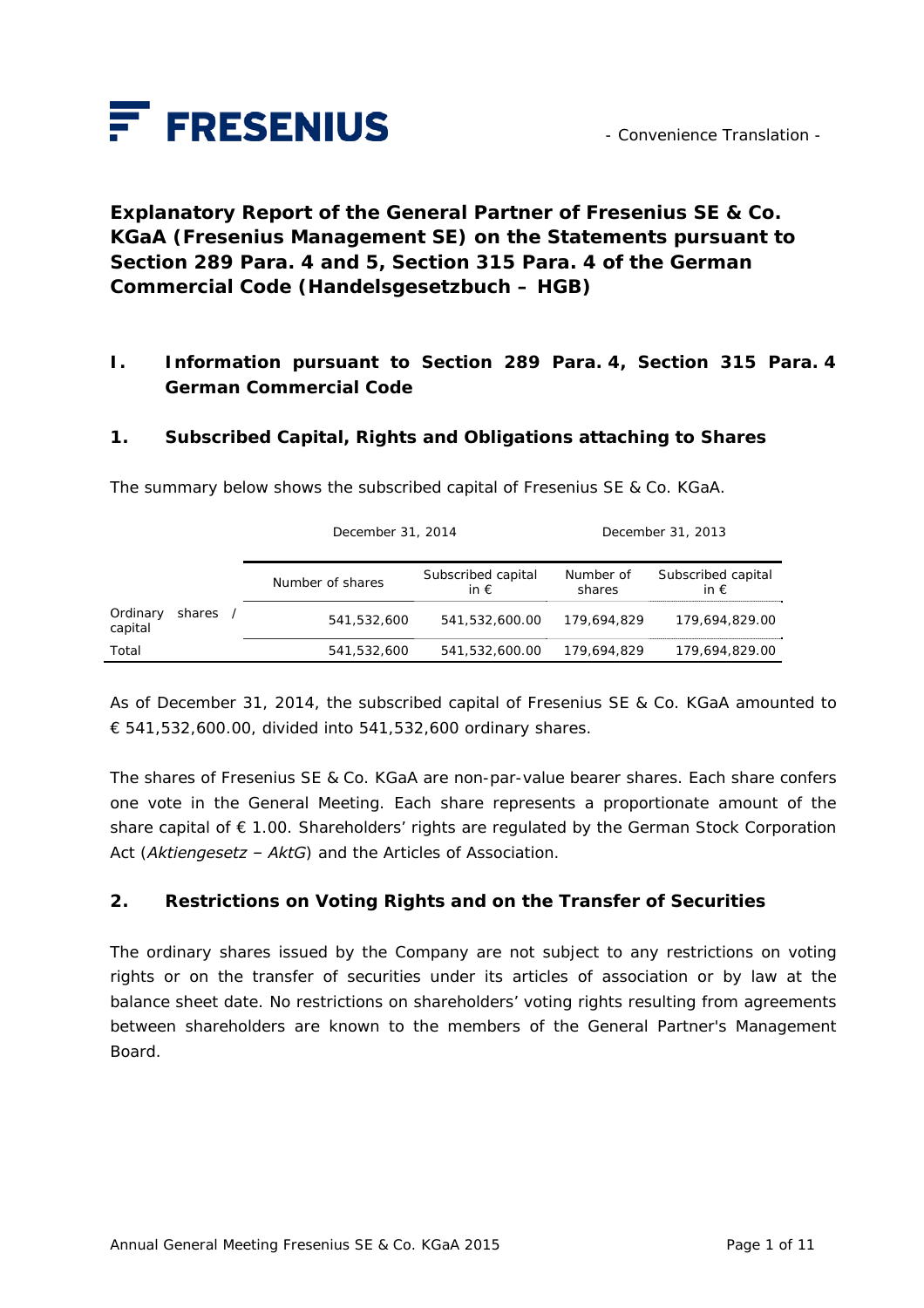### **3. Holdings relating to more than Ten Percent of Voting Rights**

The Else Kröner-Fresenius-Stiftung, being the largest shareholder, informed Fresenius SE & Co. KGaA on December 16, 2014 that it holds 144,695,094 ordinary shares of Fresenius SE & Co. KGaA. This corresponds to a voting interest of 26.72%. No other direct or indirect holdings in the Company's share capital that exceed 10% of the voting rights are known to the members of the General Partner's Management Board.

### **4. Securities carrying Special Rights granting Controlling Powers**

None of the shares issued by the Company carry special rights granting their holders any controlling powers.

## **5. How Rights Are Exercised on Shares under an Employee Share Scheme if not Directly by Employees**

No information is available on the exercise of voting rights on shares under an employee share scheme where the rights are not directly exercised by employees.

# **6. Legal Provisions and Provisions of the Articles of Association on the Appointment and Dismissal of the Management and on Amendments of the Articles of Association**

Pursuant to Article 7 para. 2 of the Articles of Association of Fresenius SE & Co. KGaA, the general partner is responsible for the management of Fresenius SE & Co. KGaA. Fresenius Management SE is the general partner to the Company. Pursuant to Article 6 para. 3 of the Articles of Association of Fresenius SE & Co. KGaA the general partner is excluded from the Company

 if and as soon as all shares in the general partner are no longer held directly or indirectly by a person holding more than 10 % of the share capital of the Company, directly or indirectly via a controlled enterprise within the meaning of Section 17 German Stock Corporation Act; this will not apply if and when all shares in the general partner are held directly or indirectly by the Company; or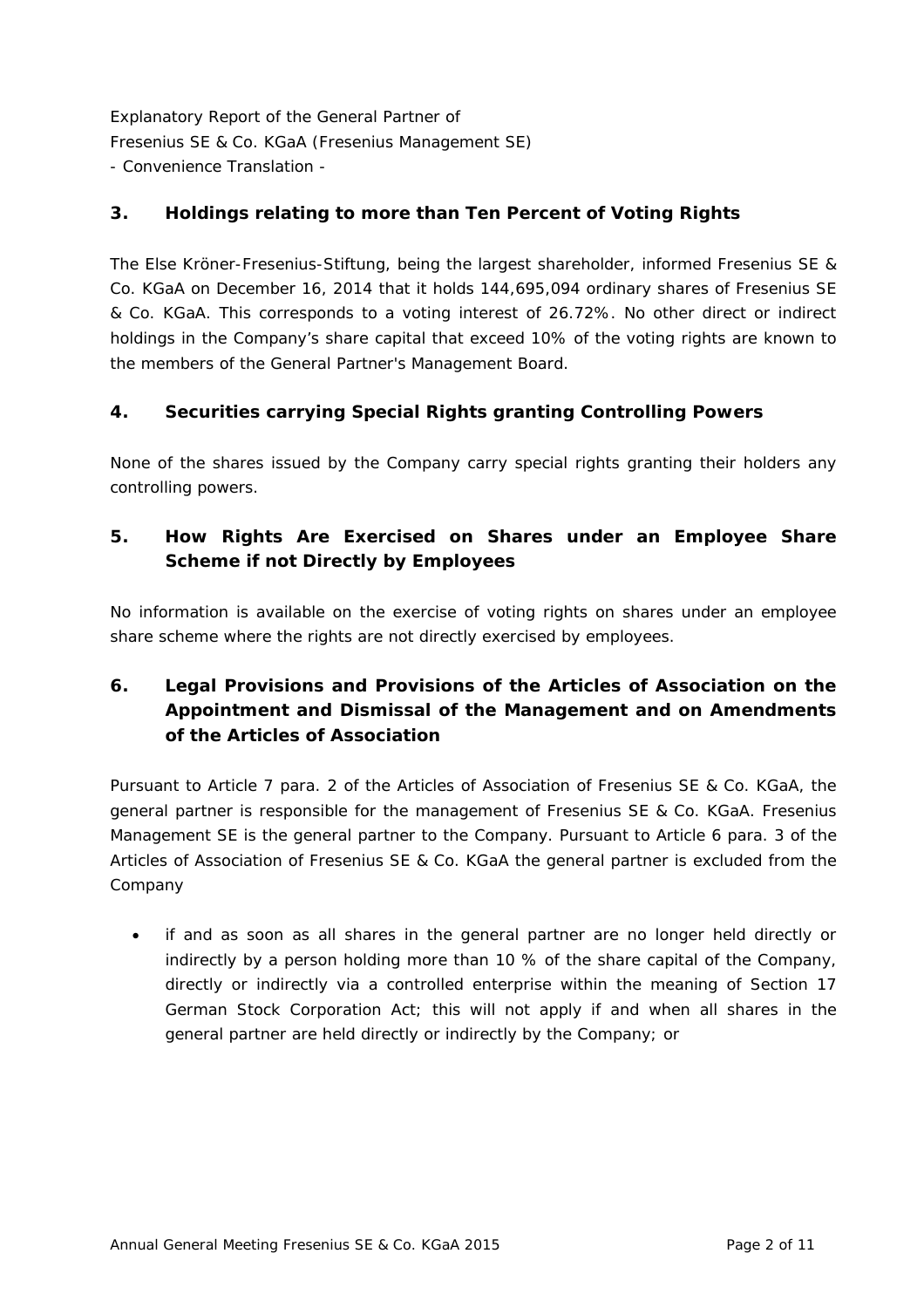if the shares in the general partner are acquired by a person who does not, within twelve months after such acquisition takes effect, submit a takeover bid or a compulsory bid to the shareholders of the Company pursuant to the rules of the German Securities Acquisition and Takeover Act (WpÜG) according to the following stipulations. The consideration offered to the other shareholders must take account of a payment made by the acquirer to the holder of the shares in the general partner for the acquisition of the shares in the general partner and the Company in excess of the sum of the general partner's equity and of the average stock exchange price of the shares in the Company being acquired, during the last five stock exchange trading days before the day of the conclusion of the agreement on the acquisition of the shares in the general partner.

The other statutory grounds for withdrawal of the general partner remain unaffected.

The appointment and the replacement of members of the Management Board of the general partner are governed by the legal provisions in Article 39 Council Regulation (EC) No. 2157/2001 of 8 October 2001 on the Statute for a European Company (SE) (SE Regulation), Section 16 SE Implementation Act (SEAG) and Sections 84, 85 of the German Stock Corporation Act as well as Article 7 para. 1, 2 of the Articles of Association of Fresenius Management SE. The members of the Management Board are appointed and dismissed by the Supervisory Board of the general partner, Fresenius Management SE. The Articles of Association of Fresenius Management SE permit that deputy members of the management board are appointed. The members of the Management Board are appointed for a maximum of five years. They may be reappointed.

The Supervisory Board may revoke the appointment of a member of the Management Board for cause. Causes are, in particular, a gross breach of the Management Board member's duties and a vote of no confidence by the General Meeting.

Changes to the Articles of Association are made in accordance with Section 278 Para. 3, Section 179 of the German Stock Corporation Act and Article 17 para. 3 of the Articles of Association of Fresenius SE & Co. KGaA. According to Section 285 Para. 2 Sentence 1 of the German Stock Corporation Act, amendments to the Articles of Association require the consent of the general partner.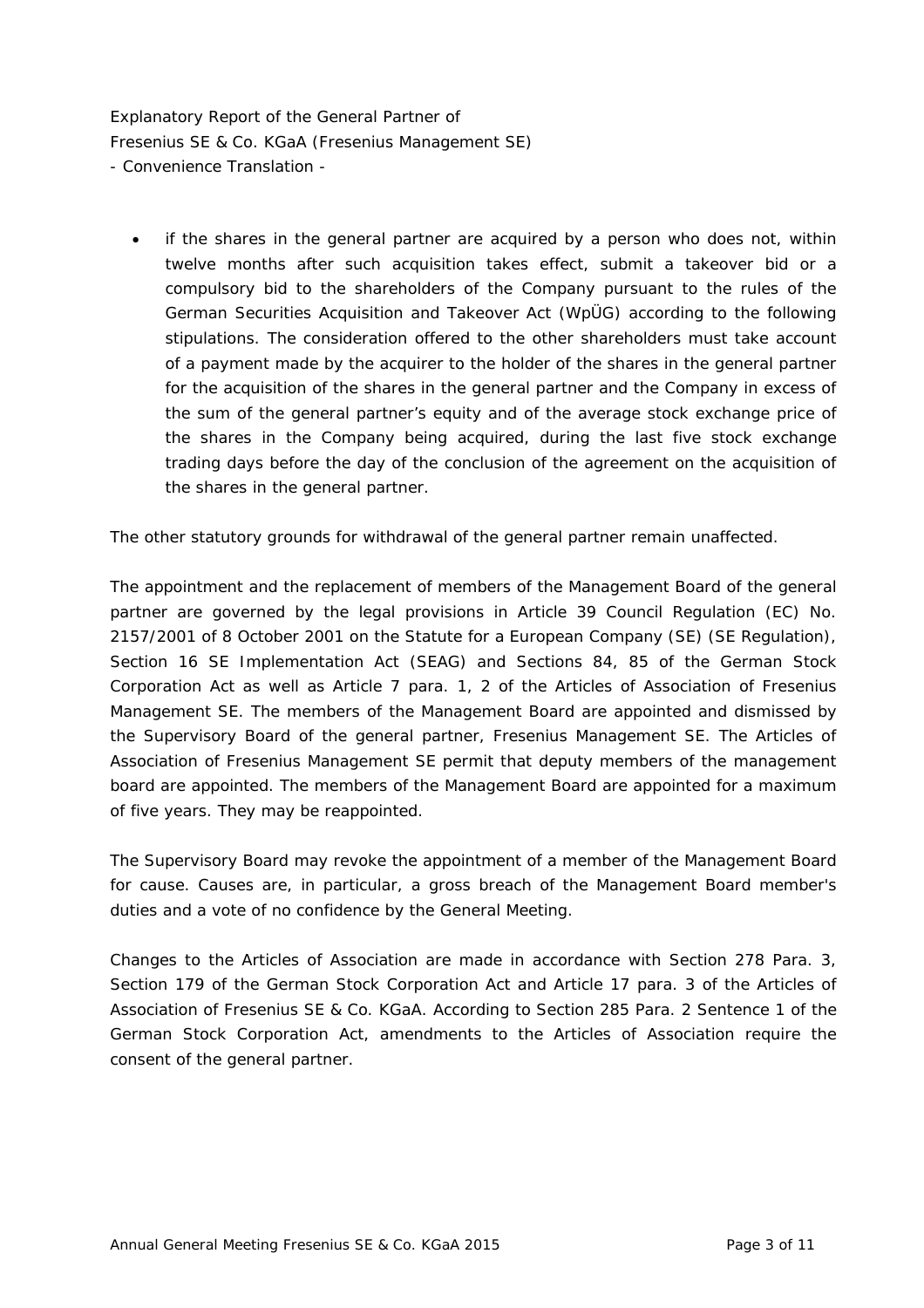#### **7. Powers of the General Partner to Issue and Buy Back Shares**

By resolution of the Annual General Meeting on May 16, 2014, Fresenius Management SE, as general partner, is authorized, subject to the consent of the Supervisory Board of Fresenius SE & Co. KGaA:

 to increase the subscribed capital of Fresenius SE & Co. KGaA by a total amount of up to € 120,960,000.00 until May 15, 2019, through a single or multiple issuance of new bearer ordinary shares against cash contributions and / or contributions in kind (Authorized Capital I). Shareholders' pre-emptive rights of subscription can be excluded.

In addition, there are the following conditional capitals in the context of stock options plans, adjusted for stock options that have been exercised in the meantime:

- The subscribed capital is conditionally increased by up to  $\epsilon$  5,773,056.00 through the issuance of new bearer ordinary shares (Conditional Capital I). The conditional capital increase will only be executed to the extent that convertible bonds for ordinary shares have been issued under the 2003 Stock Option Plan and the holders of these convertible bonds exercise their conversion rights.
- The subscribed capital is conditionally increased by up to  $\epsilon$  10,901,188.00 through the issuance of new bearer ordinary shares (Conditional Capital II). The conditional capital increase will only be executed to the extent that subscription rights have been or will be issued under the 2008 Stock Option Plan, the holders of these subscription rights exercise their rights, and the Company does not use its own treasury shares to service the subscription rights or does not exercise its right to make payment in cash, whereby the granting of subscription rights to the Management Board of the general partner, and their settlement, shall be solely and exclusively the responsibility of its Supervisory Board.
- The share capital of the Company is conditionally increased by up to Euro 25,200,000.00 by the issuance of up to 25,200,000.00 new ordinary bearer shares (Conditional Capital IV). The conditional capital increase will only be implemented to the extent that subscription rights have been or will be issued in accordance with the Stock Option Program 2013, the holders of subscription rights exercise their rights and the Company does not grant treasury shares to satisfy the subscription rights, whereas the General Partner's Supervisory Board shall be exclusively competent regarding the granting and settlement of subscription rights to members of the General Partner's Management Board.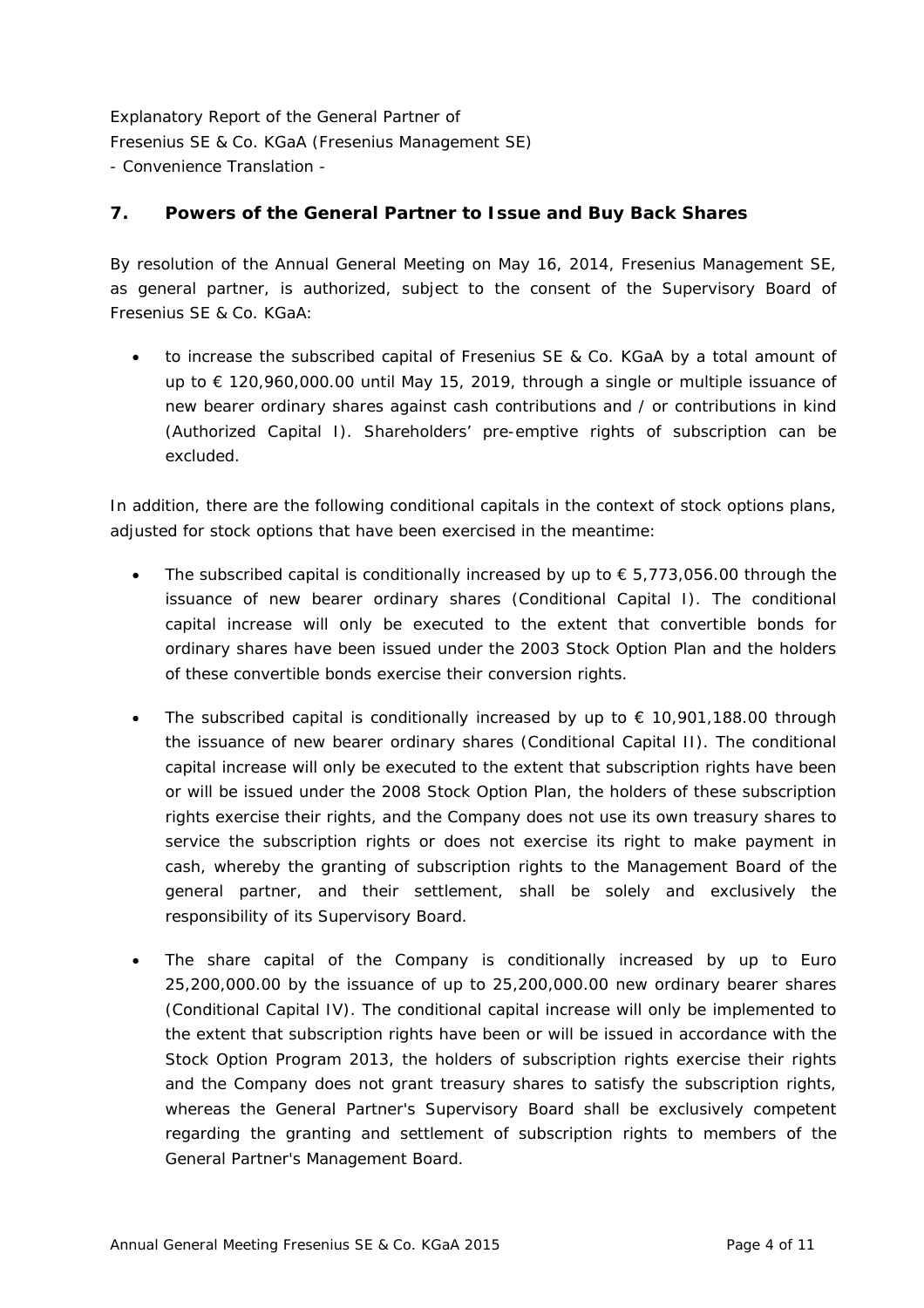Finally, there is the following conditional capital in the context of convertible bonds and / or option bonds which have been issued based on the authorization of the general partner by the Annual General Meeting:

The subscribed capital is conditionally increased by up to  $\epsilon$  48,971,202.00 through the issuance of new bearer ordinary shares (Conditional Capital III). The conditional capital increase shall only be implemented to the extent that the holders of convertible bonds issued for cash or of warrants from option bonds issued for cash which have been issued based on the authorization of the general partner by the Annual General Meeting on May 16, 2014 by Fresenius SE & Co. KGaA or by a group company until May 15, 2019 - exercise their conversion or option rights and as long as no other forms of settlement are used.

On May 16, 2014, the Annual General Meeting authorized the Company to purchase and use its own shares up to a maximum amount of 10% of the capital stock until May 15, 2019, of which a maximum amount of up to 5% of the capital stock may be purchased using equity derivatives. Shareholders' pre-emptive rights of subscription can be excluded. As of December 31, 2014, the Company had not utilized this authorization.

The agenda for the Annual General Meeting on May 20, 2015 does not include resolutions affecting capital measures or the authorization to purchase own shares.

# **8. Significant Agreements Conditional upon a Change of Control Following a Takeover Bid**

Under certain circumstances, a change of control as the result of a takeover bid could impact some of our long-term financing agreements embodying change of control provisions. These provisions are customary change of control clauses that grant creditors the right of premature call in the event of a change of control. However, the right of premature call usually only becomes effective if the change of control is followed by a downgrading of the Company's rating.

There are no other significant agreements between Fresenius SE & Co. KGaA and other persons that are conditional upon a change of control following a takeover bid.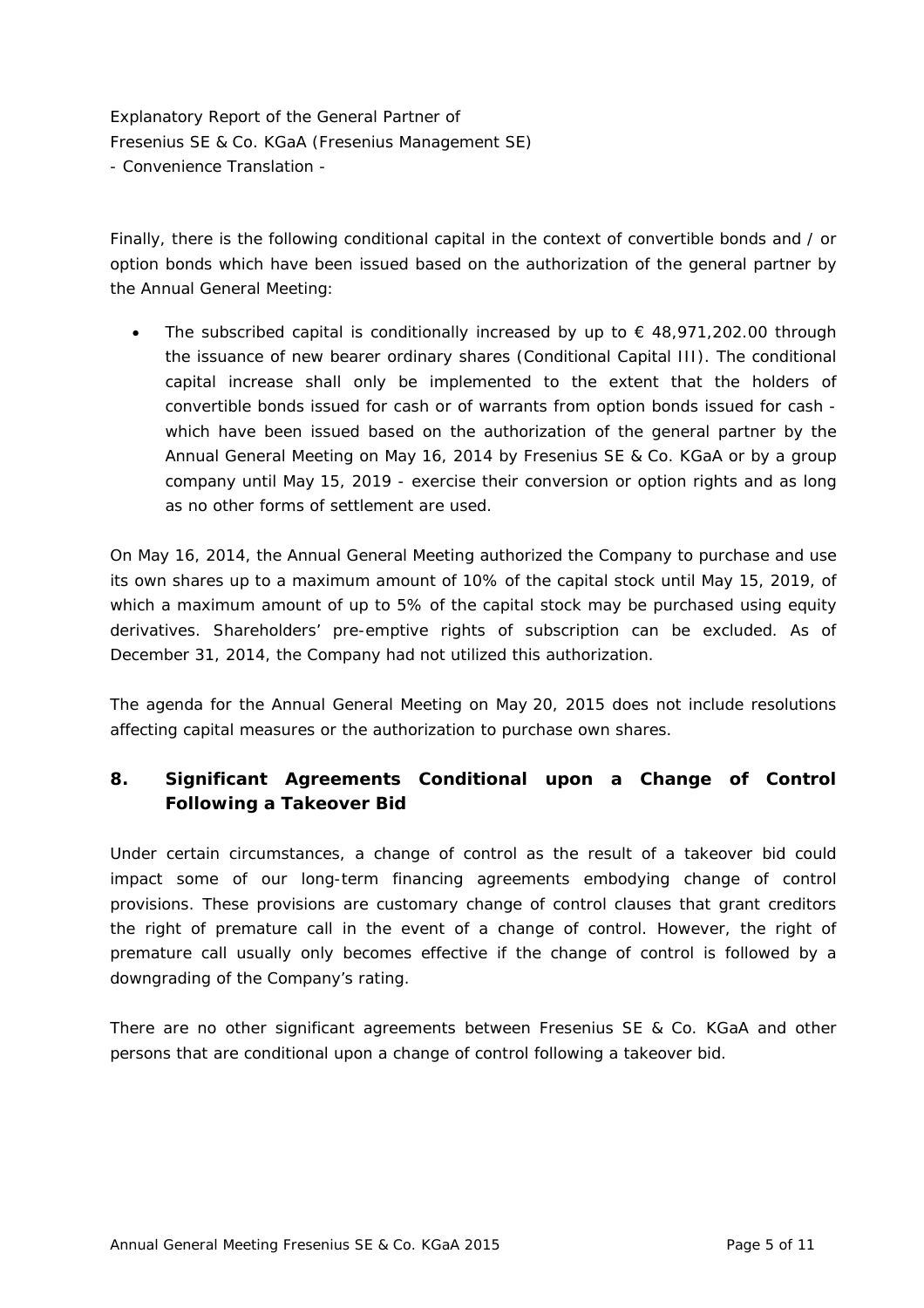# **9. Agreements of the Company concluded with Members of the Management Board of the General Partner or Employees Providing for Compensation in the Event of a Takeover Bid**

The service contracts of the Management Board members of the general partner do not contain any express provisions dealing with a change of control. No compensation in the event of a takeover bid has been agreed on with employees, either.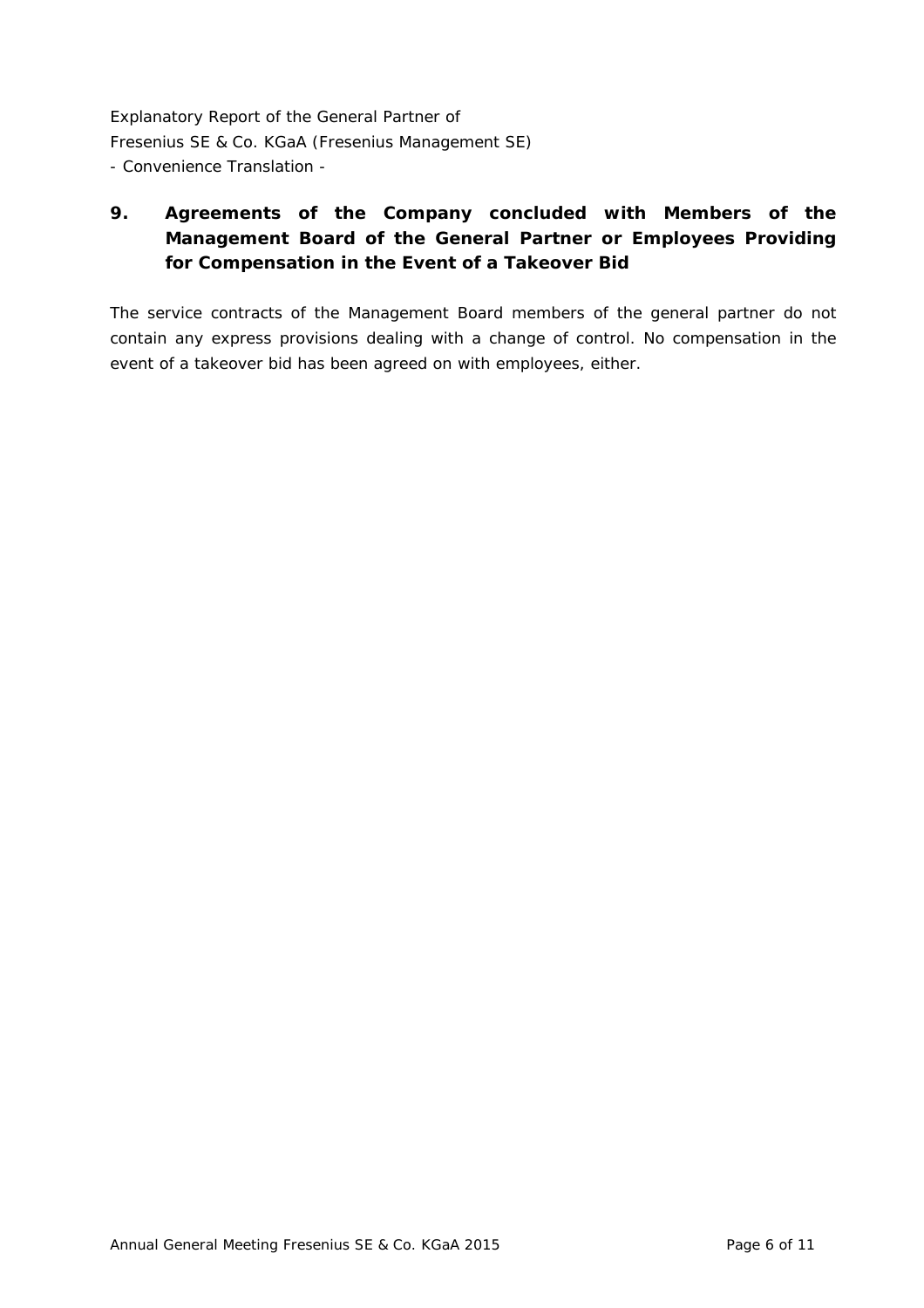## **II. Information Pursuant to Section 289 Para. 5 of the German Commercial Code**

### **1. Legal Background**

The German Accounting Law Modernization Act (*Bilanzrechtsmodernisierungsgesetz − BilMoG*), which entered into force on May 29, 2009, amended various provisions of German law including Sections 289 and 315 of the German Commercial Code as well as Sections 120 and 175 of the German Stock Corporation Act. The BilMoG required that a written report be presented to the General Meeting containing, among other things, the newly introduced compulsory disclosures in the management report pursuant to Section 289 Para. 5 German Commercial Code on the internal control and risk management system in relation to the company and group financial reporting process.

In the subsequent German Act Implementing the Shareholder Rights Directive (*ARUG*), the German legislature concentrated the requirements to submit explanatory disclosures in Section 176 Para. 1 Sentence 1 German Stock Corporation Act and removed the obligations to submit disclosures according to Sections 120 Para. 3 Sentence 2, 175 Para. 2 Sentence 1 German Stock Corporation Act. By doing so, however, the reference to Section 289 Para. 5 German Commercial Code, which had been added by the German Accounting Law Modernization Act and relates to the disclosures in the management report on the internal control and risk management system in relation to the financial reporting process, was not maintained; thus, there would be no factual obligation to submit disclosures pursuant to Section 289 Para. 5 German Commercial Code. On the other hand, the German Federal Ministry of Justice has published a statement on Section 175 Para. 2 Sentence 1 German Stock Corporation Act (http://www.gesetze-im-internet.de/aktg/\_\_175.html), stating that the change of Section 175 Para. 2 Sentence 1 German Stock Corporation Act required under the ARUG was not practicable due to an editorial mistake. The obligation introduced by the BilMoG to submit disclosures regarding the information according to Section 289 Para. 5 German Commercial Code exists if this change under the ARUG is not followed.

As a precaution, therefore, an explanatory report on the disclosures made pursuant to Section 289 Para. 5 German Commercial Code shall be issued for the financial year 2014.

#### **2. Subject Matter of the Report**

According to the explanatory memorandum to the German Accounting Law Modernization Act, the internal control system encompasses the principles, procedures and measures to ensure the effectiveness and efficiency of the accounting, the correctness of the accounting,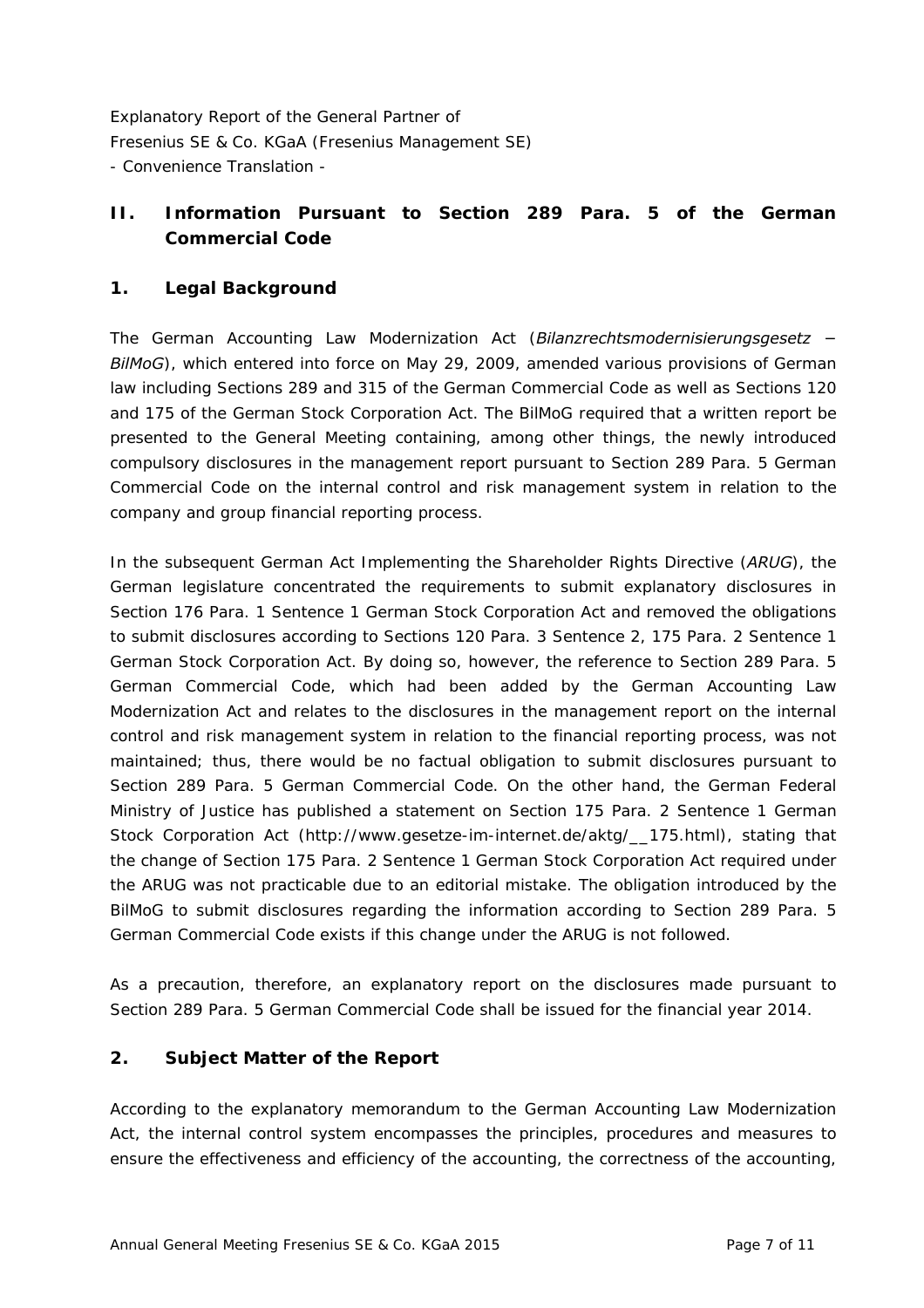and the compliance with applicable law. This also includes the internal audit system to the extent that it relates to accounting.

The risk management system and the internal control system in relation to the financial reporting process encompass control and monitoring processes for accounting and financial reporting.

#### **3. Main Features of the Risk Management and Internal Control Systems**

The main features of the risk management and internal control systems in the Fresenius Group can be described as follows:

The Fresenius risk management system is closely linked to corporate strategy. Its main element is a control system with which Fresenius can identify significant risks at an early stage and counteract them individually.

Responsibilities for the processes and monitoring risks in the individual business segments have been assigned as follows:

- Using standardized processes, risk situations are evaluated regularly and compared with specific requirements. If negative developments emerge, responses can be initiated at an early stage.
- The managers responsible are required to report without delay any relevant changes in the risk profile to the Management Board.
- Markets are kept under constant observation and close contact is maintained with customers, suppliers, and institutions. These policies allow us to swiftly identify and react to changes in our business environment.

The risk management system is supported both at Group level and in the business segments by our risk controlling measures and our management information system. Detailed monthly and quarterly reports are used to identify and analyze deviations of the actual compared to the planned business development. In addition, the risk management system comprises a control system that oversees organizational processes and measures, as well as internal controls and audits, with which we can identify significant risks at an early stage and counteract each one individually.

The functionality and effectiveness of our risk management system is reviewed regularly by the Management Board and the internal auditing department. Conclusions arising from the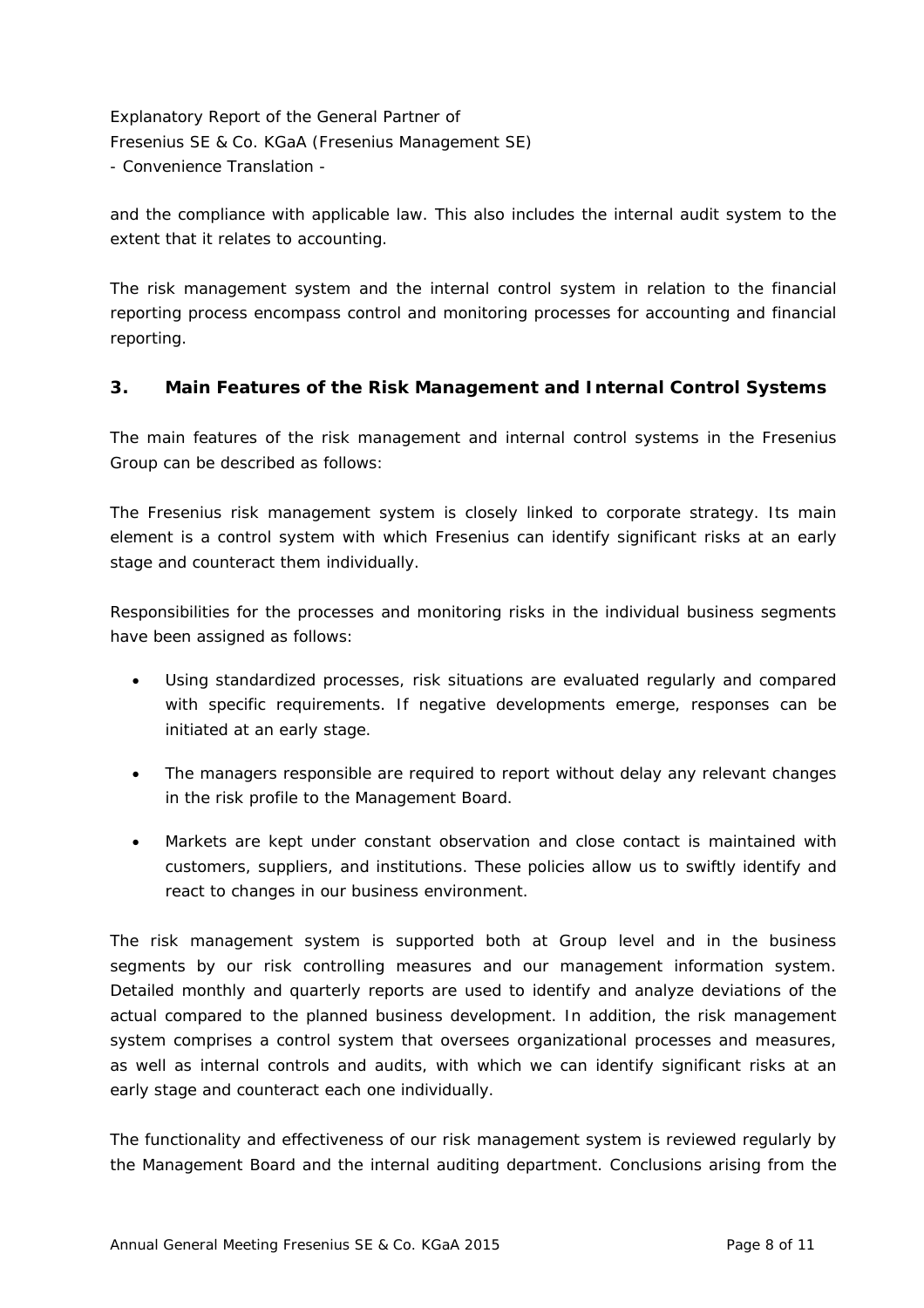audits are taken into account in the ongoing refinement of the system, to allow prompt reaction to changes in our environment. This system has thus far proved effective. The control system is also regularly reviewed by the Management Board and the internal auditing department. Moreover, the external auditor reviews whether the control system set up by the Management Board is suitable for the early identification of risks that would put the continued existence of the Company in danger. The insights gained from the audit regarding the internal financial reporting controls are taken into account in the continued development of the system.

Fresenius has ensured that the scope and focus of the organizational structure and systems for identifying, assessing, and controlling risks, and for developing countermeasures and for the avoidance of risks, are aligned suitably with the Company-specific requirements and that they are properly functional. However, there can be no absolute certainty that this will enable all risks to be fully identified and controlled..

## **4. Explanation of the Main Features of the Risk Management and Internal Control Systems in View of Financial Reporting**

The risk management and internal control systems, the main features of which have just been described, ensure that all business facts and data are properly collected, processed and evaluated and thus included in external accounting. They safeguard that the accounting at Fresenius SE & Co. KGaA as well as at all companies included in the consolidated financial statements will be uniform and in compliance with the legal and statutory requirements as well as internal quidelines.

Numerous measures and internal controls assure the correctness and reliability of accounting processes and financial reporting, and thus preparation of annual financial statements, consolidated financial statements, and management reports in compliance with applicable principles. Our four-tier reporting process especially promotes intensive discussion and ensures control of the financial results. At each reporting level (local entity, region, business segment, group), financial data and key figures are reported, discussed, and compared on a regular monthly basis with the prior-year figures, budget, and latest forecast. In addition, all parameters, assumptions, and estimates that are of relevance for the externally reported Group and segment results are discussed intensively with the department responsible for preparing the Group's consolidated financial statements. These matters are also reviewed and discussed quarterly by the Supervisory Board's Audit Committee.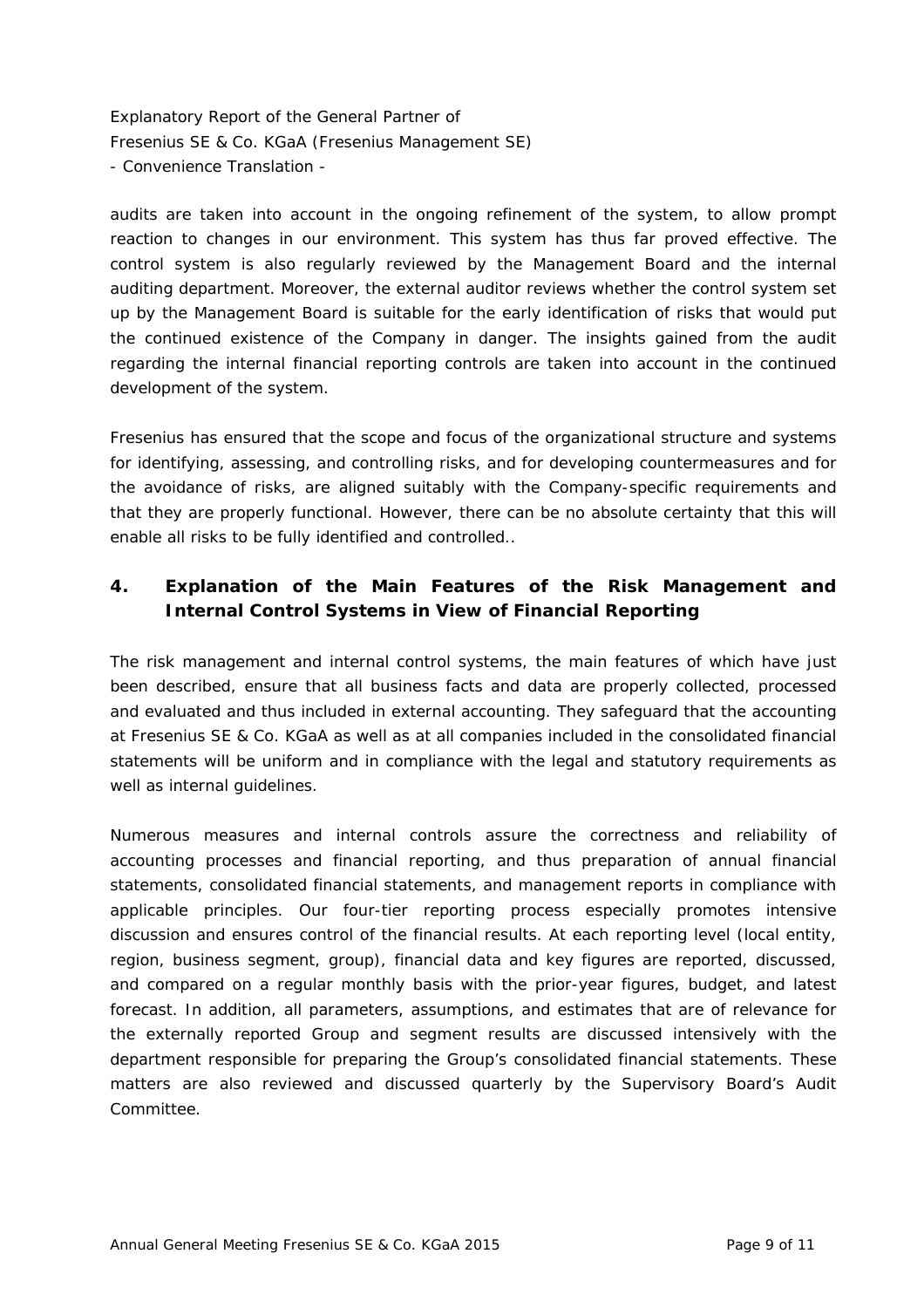Control mechanisms, such as automated and manual reconciliation procedures, are further precautions put in place to assure that financial reporting is reliable and that transactions are correctly accounted for. All consolidated entities report according to Group-wide standards, which are determined at the head office. These are regularly adjusted to allow for changes made to the accounting regulations. The consolidation proposals are supported by the IT system. In this context, reference is made to the comprehensive consolidation of internal Group balances. To prevent abuse, we take care to maintain a strict separation of functions. Management control and evaluations also help to ensure that risks having a direct impact on financial reporting are identified and that controls are in place to minimize them. Moreover, changes in accounting principles are monitored and employees involved in financial reporting are instructed regularly and comprehensively. External experts and specialists are engaged if necessary. The Treasury, Tax, Controlling, and Legal departments are involved in supporting the preparation of the financial statements. Finally, the information provided is verified once again by the department responsible for preparing the consolidated financial statements.

Fresenius Medical Care is subject to the controls of Section 404 of the Sarbanes-Oxley Act. The Sarbanes-Oxley Act was passed in the USA in the year 2002 and is intended to improve the reliability of reporting by business undertakings. It extended the responsibilities of the management and of the Audit Committee as well as the disclosure and auditing duties.